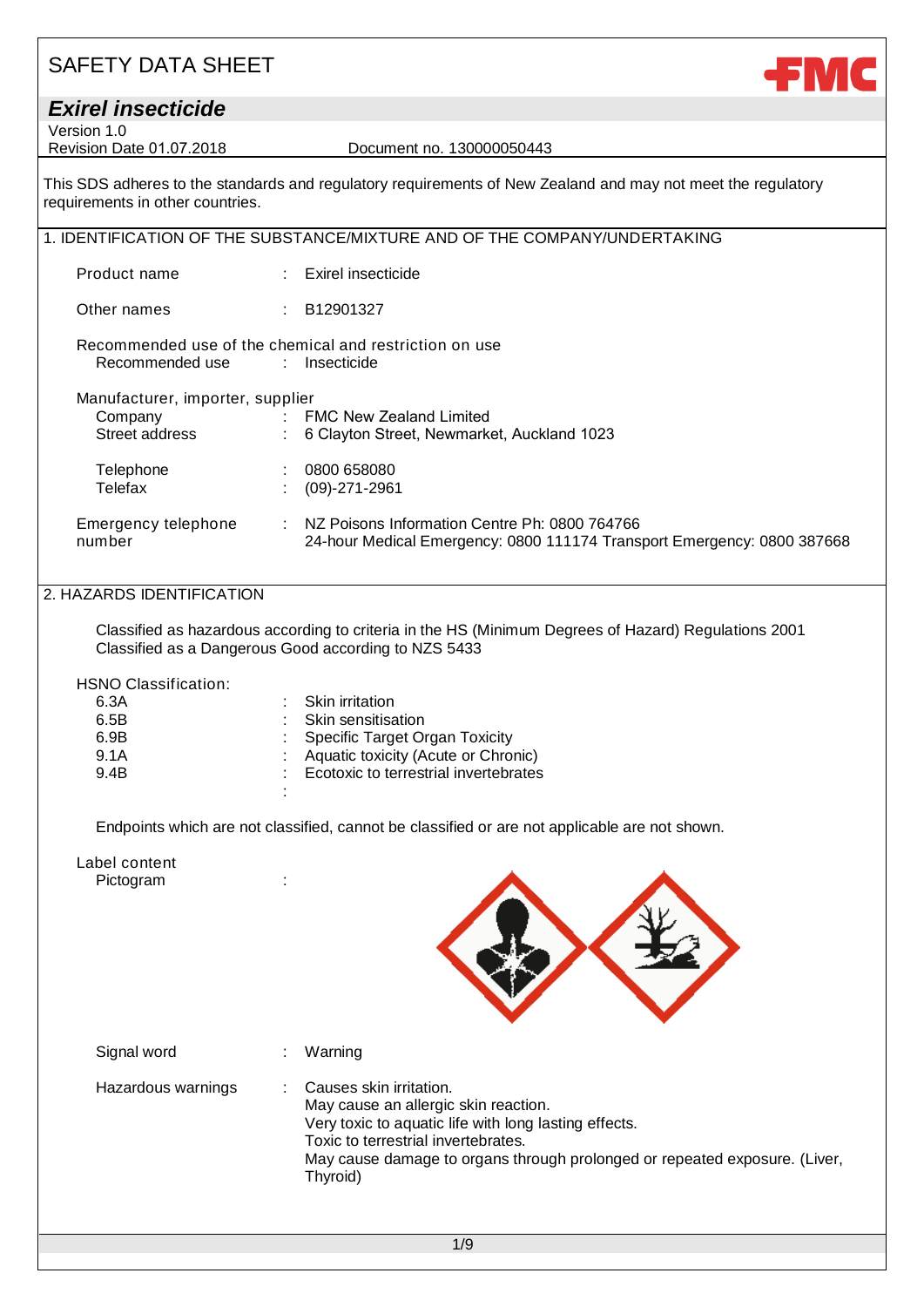| <b>SAFETY DATA SHEET</b>                                 |                                                                                                                                                                                                                                                                                                                                                                                                                                                                                                                                                                                                                                                                                                        |
|----------------------------------------------------------|--------------------------------------------------------------------------------------------------------------------------------------------------------------------------------------------------------------------------------------------------------------------------------------------------------------------------------------------------------------------------------------------------------------------------------------------------------------------------------------------------------------------------------------------------------------------------------------------------------------------------------------------------------------------------------------------------------|
| <b>Exirel insecticide</b>                                |                                                                                                                                                                                                                                                                                                                                                                                                                                                                                                                                                                                                                                                                                                        |
| Version 1.0                                              |                                                                                                                                                                                                                                                                                                                                                                                                                                                                                                                                                                                                                                                                                                        |
| Revision Date 01.07.2018<br>Precautionary<br>statements  | Document no. 130000050443<br>Do not eat, drink or smoke when using this product.<br>Do not breathe dust/ fume/ gas/ mist/ vapours/ spray.<br>Wash skin thoroughly after handling.<br>Contaminated work clothing should not be allowed out of the workplace.<br>Wear protective gloves.<br>IF ON SKIN: Wash with plenty of soap and water.<br>Get medical advice/ attention if you feel unwell.<br>Specific treatment (see supplemental first aid instructions on this label).<br>If skin irritation or rash occurs: Get medical advice/attention.<br>Take off contaminated clothing and wash before reuse.<br>Collect spillage.<br>Dispose of contents/ container to an approved waste disposal plant. |
| 3. COMPOSITION/INFORMATION ON INGREDIENTS                |                                                                                                                                                                                                                                                                                                                                                                                                                                                                                                                                                                                                                                                                                                        |
| Chemical nature                                          | <b>Mixture</b>                                                                                                                                                                                                                                                                                                                                                                                                                                                                                                                                                                                                                                                                                         |
| Components                                               |                                                                                                                                                                                                                                                                                                                                                                                                                                                                                                                                                                                                                                                                                                        |
| <b>Chemical Name</b>                                     | CAS-No.<br>Concentration                                                                                                                                                                                                                                                                                                                                                                                                                                                                                                                                                                                                                                                                               |
| Cyantraniliprole<br>Other Ingredients                    | 736994-63-1<br>10.2%<br>89.8%                                                                                                                                                                                                                                                                                                                                                                                                                                                                                                                                                                                                                                                                          |
|                                                          |                                                                                                                                                                                                                                                                                                                                                                                                                                                                                                                                                                                                                                                                                                        |
| 4. FIRST AID MEASURES                                    | Never give anything by mouth to an unconscious person.<br>Have the product container or label with you when calling a poison control center or doctor, or going for treatment.<br>Contact the National Poisons Centre 0800 POISON (0800 764766) or a doctor if you feel unwell.                                                                                                                                                                                                                                                                                                                                                                                                                        |
| Inhalation                                               | : Move to fresh air. Artificial respiration and/or oxygen may be necessary. Call a<br>poison control center or doctor for treatment advice.                                                                                                                                                                                                                                                                                                                                                                                                                                                                                                                                                            |
| Skin contact                                             | Take off all contaminated clothing immediately. Rinse skin immediately with plenty<br>of water for 15-20 minutes. Call a poison control center or doctor for treatment<br>advice.                                                                                                                                                                                                                                                                                                                                                                                                                                                                                                                      |
| Eye contact                                              | Hold eye open and rinse slowly and gently with water for 15-20 minutes. Remove<br>contact lenses, if present, after the first 5 minutes, then continue rinsing eye. Call<br>a poison control center or doctor for treatment advice.                                                                                                                                                                                                                                                                                                                                                                                                                                                                    |
| Ingestion                                                | Call a poison control center or doctor for treatment advice. Have person sip a<br>glass of water if able to swallow. DO NOT induce vomiting unless directed to do<br>so by a physician or poison control center. Do not give anything by mouth to an<br>unconscious person.                                                                                                                                                                                                                                                                                                                                                                                                                            |
| Most important<br>symptoms/effects, acute<br>and delayed | No information available.                                                                                                                                                                                                                                                                                                                                                                                                                                                                                                                                                                                                                                                                              |
| Protection of first-aiders                               | No information available.                                                                                                                                                                                                                                                                                                                                                                                                                                                                                                                                                                                                                                                                              |
| Notes to physician                                       | Treat symptomatically.                                                                                                                                                                                                                                                                                                                                                                                                                                                                                                                                                                                                                                                                                 |
| 5. FIREFIGHTING MEASURES                                 |                                                                                                                                                                                                                                                                                                                                                                                                                                                                                                                                                                                                                                                                                                        |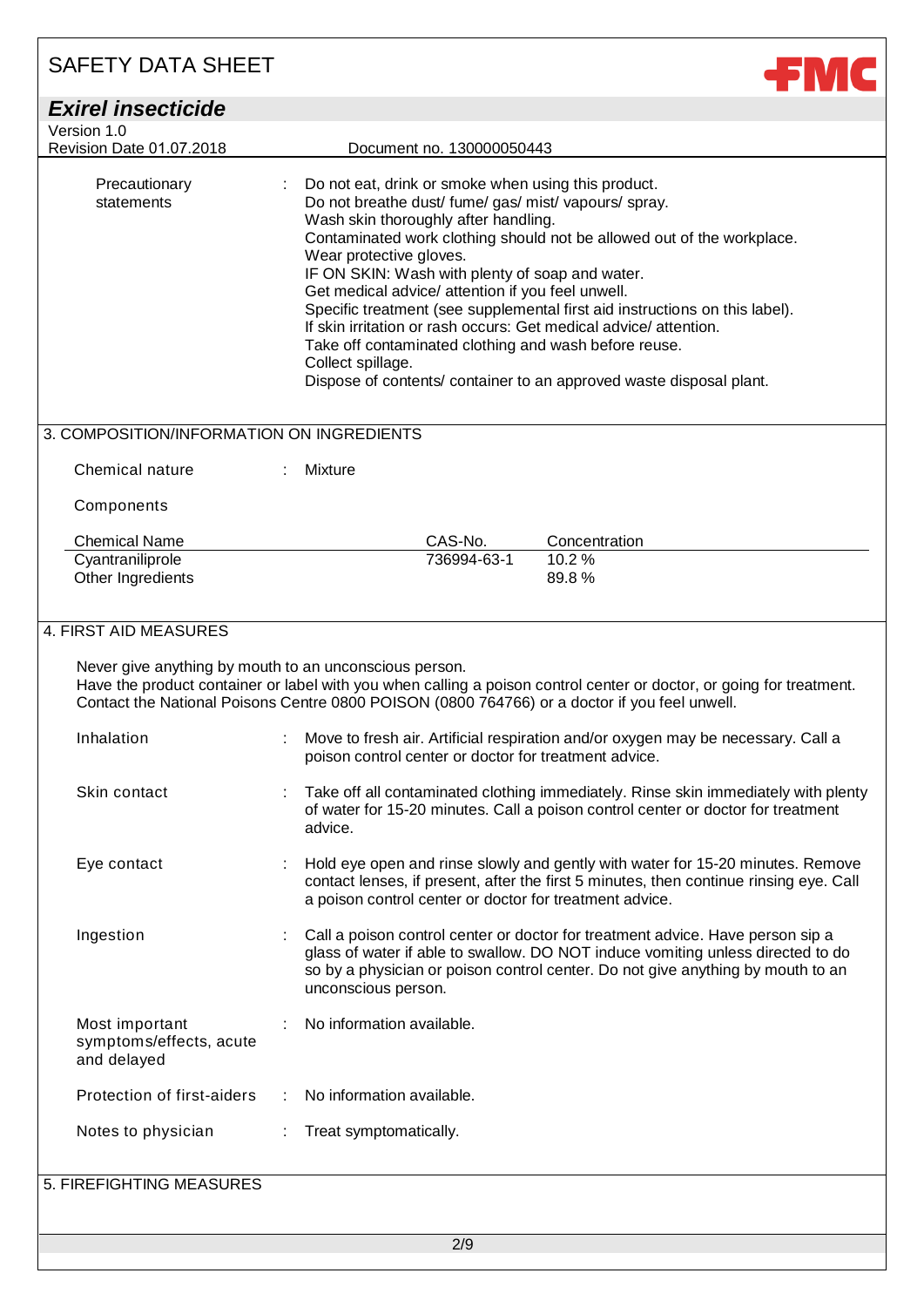| <b>Exirel insecticide</b> |  |
|---------------------------|--|
|                           |  |

| LAII GI IIIJGUUUIUG                              |                                                         |                                                                                                                                                                                                      |
|--------------------------------------------------|---------------------------------------------------------|------------------------------------------------------------------------------------------------------------------------------------------------------------------------------------------------------|
| Version 1.0<br>Revision Date 01.07.2018          |                                                         | Document no. 130000050443                                                                                                                                                                            |
| Suitable extinguishing<br>media                  | : Water spray, Foam, Dry chemical, Carbon dioxide (CO2) |                                                                                                                                                                                                      |
| Unsuitable extinguishing<br>media                | $\mathcal{L}$                                           | High volume water jet, (contamination risk)                                                                                                                                                          |
| Specific hazards                                 |                                                         | The product is not flammable.                                                                                                                                                                        |
| Special protective<br>equipment for firefighters |                                                         | In the event of fire, wear self-contained breathing apparatus. Use personal<br>protective equipment.                                                                                                 |
| Specific extinguishing<br>methods                |                                                         | No information available.                                                                                                                                                                            |
| Further information                              | ÷                                                       | (on small fires) If area is heavily exposed to fire and if conditions permit, let fire<br>burn itself out since water may increase the area contaminated. Cool<br>containers/tanks with water spray. |
| Hazchem Code                                     |                                                         | : .3Z                                                                                                                                                                                                |

**FMC** 

#### 6. ACCIDENTAL RELEASE MEASURES

| Personal precautions,<br>protective equipment and<br>emergency procedures | Evacuate personnel, thoroughly ventilate area, use self-contained breathing<br>apparatus. Use personal protective equipment.<br>Avoid contact with skin.                                       |
|---------------------------------------------------------------------------|------------------------------------------------------------------------------------------------------------------------------------------------------------------------------------------------|
| Environmental<br>precautions                                              | : Prevent material from entering sewers, waterways, or low areas.                                                                                                                              |
| Methods and materials<br>for containment and<br>cleaning up               | Soak up with sawdust, sand, oil dry or other absorbent material. Dispose of in an<br>approved container. If liquid has been spilt in large quantities clean up promptly by<br>scoop or vacuum. |
| Additional advice                                                         | Dispose of in accordance with local regulations.<br>Dispose of wastes in an approved waste disposal facility.                                                                                  |

#### 7. HANDLING AND STORAGE

| Handling                          |  |                                                                                                                                                                                                                                                                                                                                                                                                             |  |  |  |
|-----------------------------------|--|-------------------------------------------------------------------------------------------------------------------------------------------------------------------------------------------------------------------------------------------------------------------------------------------------------------------------------------------------------------------------------------------------------------|--|--|--|
| Technical<br>measures/Precautions |  | : Wash hands before breaks and immediately after handling the product. Remove<br>and wash contaminated clothing before re-use.                                                                                                                                                                                                                                                                              |  |  |  |
| Precautions for safe<br>handling  |  | The product is not flammable.                                                                                                                                                                                                                                                                                                                                                                               |  |  |  |
| Storage                           |  |                                                                                                                                                                                                                                                                                                                                                                                                             |  |  |  |
| Suitable storage<br>conditions    |  | Store product in original container only in a location inaccessible to children and<br>pets. Do not contaminate water, other pesticides, fertilizer, food or feed in storage.<br>Not for use or storage in or around the home. Keep out of the reach of children.<br>Store in original container. Keep tightly closed.<br>Advice on common storage: No special restrictions on storage with other products. |  |  |  |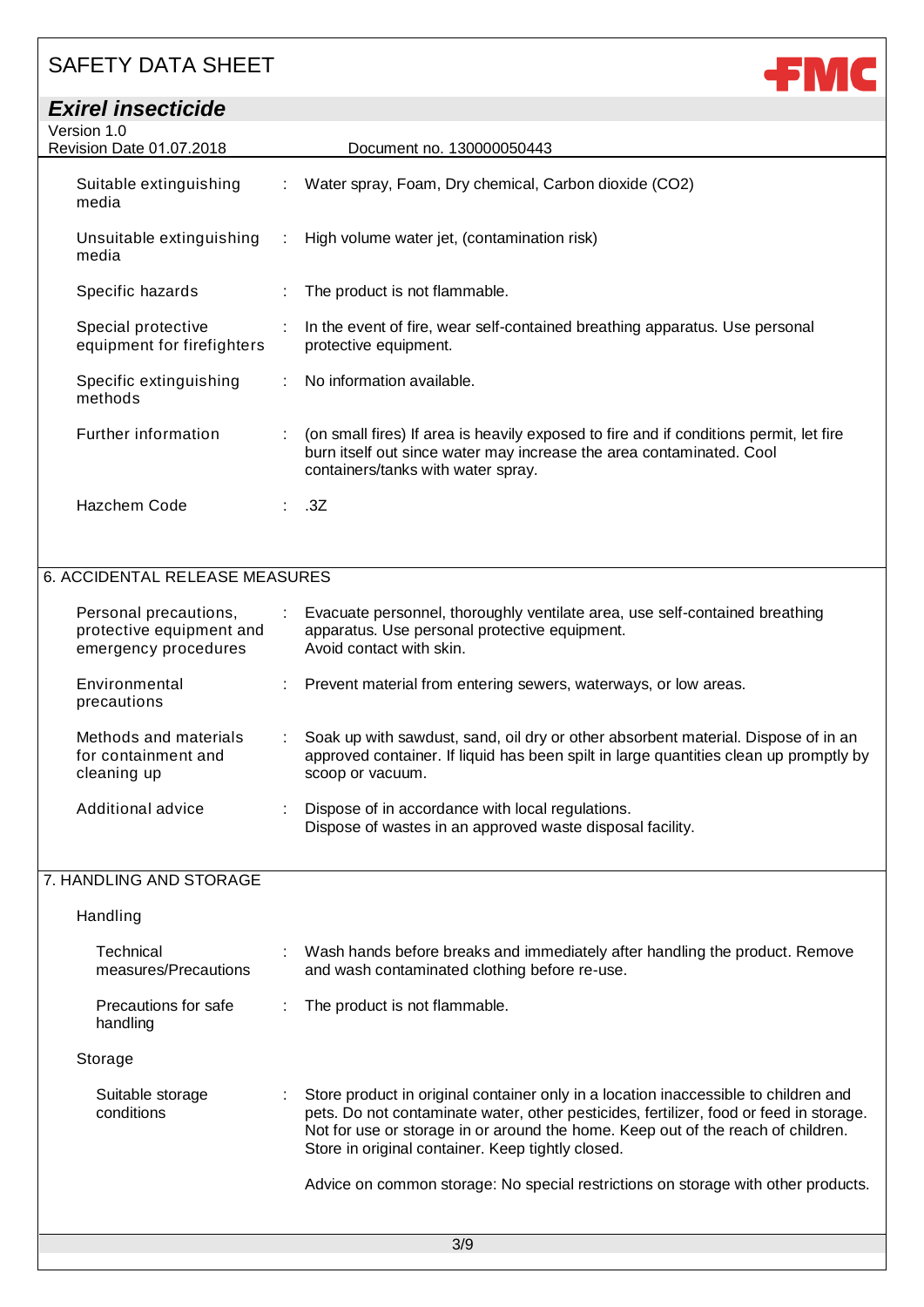# *Exirel insecticide*

Version 1.0

Revision Date 01.07.2018 Document no. 130000050443

Storage period: Storage temperature: > 0 °C

**FMC** 

#### 8. EXPOSURE CONTROLS/PERSONAL PROTECTION

#### Control parameters

No information available.

Engineering measures : Ensure adequate ventilation, especially in confined areas. Biological occupational : No information available.

exposure limits

#### **Personal protective equipment**

| Respiratory protection | Where there is potential for airborne exposures in excess of applicable limits, wear<br>approved respiratory protection with dust/mist cartridge.                                                                                                |
|------------------------|--------------------------------------------------------------------------------------------------------------------------------------------------------------------------------------------------------------------------------------------------|
| Hand protection        | : Material: Protective gloves<br>Wash hands thoroughly after handling.                                                                                                                                                                           |
| Eye protection         | Wear protective eyewear to prevent contact with this substance.                                                                                                                                                                                  |
| Skin protection        | When mixing or applying wear:<br>hat, overalls, Footwear (shoes, boots).                                                                                                                                                                         |
| Hygiene measures       | Wash hands thoroughly with soap and water after handling and before eating,<br>drinking, chewing gum, using tobacco, or using the toilet. Remove clothing/PPE<br>immediately if material gets inside. Wash thoroughly and put on clean clothing. |

#### 9. PHYSICAL AND CHEMICAL PROPERTIES

| Appearance (Physical state, form, colour, etc.)<br>Physical state<br>Form<br>Colour | $\mathbb{R}^{\mathbb{Z}}$ | liquid<br>liquid<br>: off-white                       |
|-------------------------------------------------------------------------------------|---------------------------|-------------------------------------------------------|
| Odour                                                                               |                           | : mild phenol-like                                    |
| <b>Odour Threshold</b>                                                              |                           | : No information available.                           |
| рH                                                                                  |                           | $: 5.6(10 \text{ g/l})$                               |
| Melting point/freezing point                                                        |                           | Melting point/range : Not available for this mixture. |
| Initial boiling point and boiling range<br>Boiling point/boiling : 97 °C<br>range   |                           |                                                       |
| Flash point                                                                         | ÷.                        | No flash up to boiling point.                         |
| Evaporation rate                                                                    |                           | : No information available.                           |
| Flammability (solid, gas) :                                                         |                           | The product is not flammable.                         |
|                                                                                     |                           |                                                       |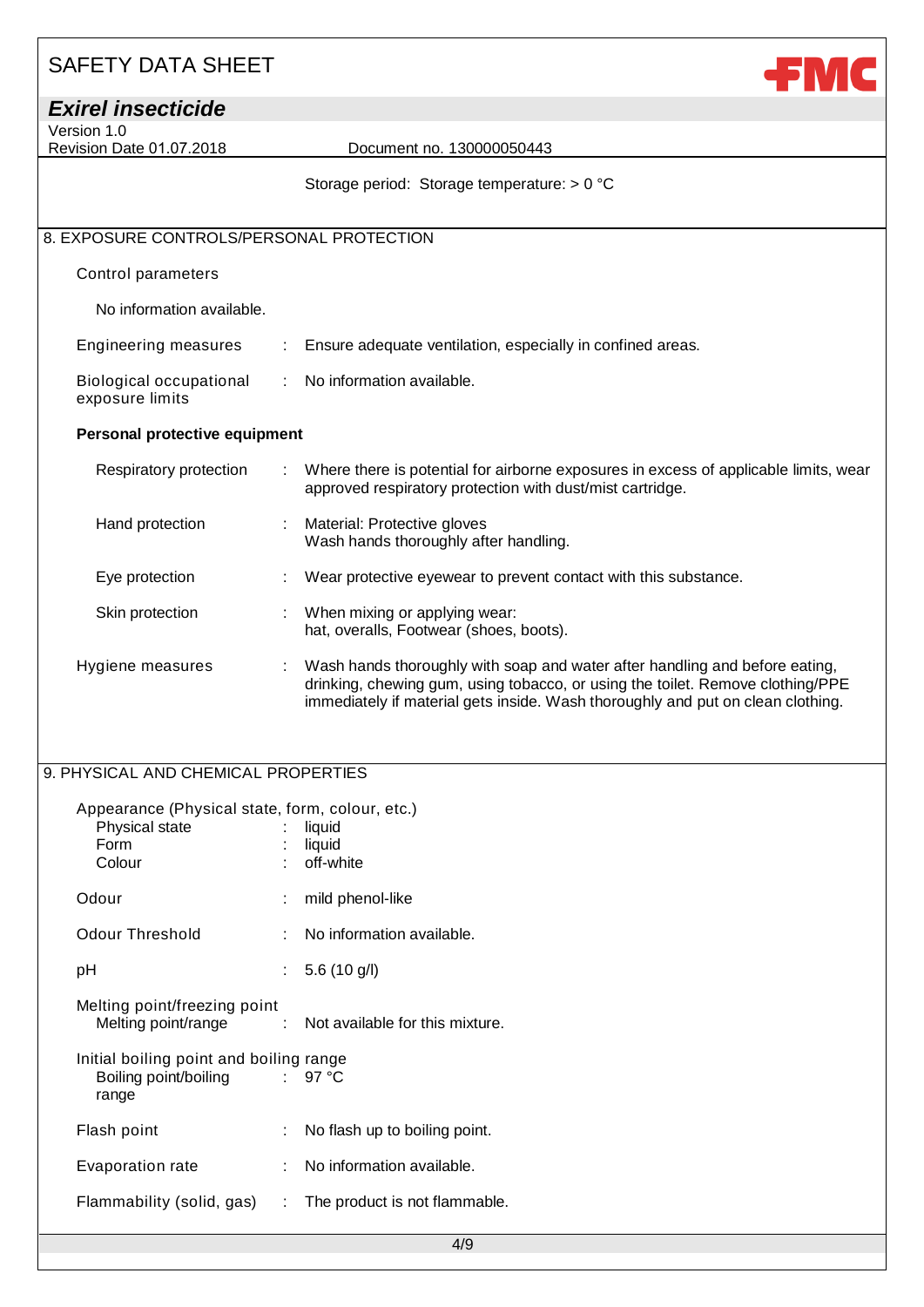# *Exirel insecticide*

Version 1.0

Revision Date 01.07.2018 Document no. 130000050443

**FMC** 

| Upper/lower flammability or explosive limits<br>Upper explosion limit<br>Lower explosion limit | $\mathbb{R}^{\mathbb{Z}}$ | : No information available.<br>No information available. |
|------------------------------------------------------------------------------------------------|---------------------------|----------------------------------------------------------|
| Vapour pressure                                                                                | ÷                         | No information available.                                |
| Vapour density                                                                                 |                           | No information available.                                |
| Density<br>Specific gravity<br>(Relative density)                                              |                           | 0.982                                                    |
| Solubility(ies)<br>Water solubility                                                            |                           | emulsifiable                                             |
| Partition coefficient: n-<br>octanol/water                                                     | ÷                         | No information available.                                |
| <b>Auto-ignition temperature</b><br>Auto-ignition<br>temperature                               |                           | 358 °C                                                   |
| Decomposition<br>temperature                                                                   |                           | No information available.                                |
| Viscosity<br>Viscosity, kinematic<br>Viscosity, dynamic                                        |                           | No information available.<br>454 mPa.s<br>50 rpm         |
| Molecular weight                                                                               |                           | No information available.                                |

#### 10. STABILITY AND REACTIVITY

| Reactivity                            | No information available.                             |  |
|---------------------------------------|-------------------------------------------------------|--|
| Chemical stability                    | Stable at normal temperatures and storage conditions. |  |
| Possibility of hazardous<br>reactions | $\therefore$ No information available.                |  |
| Conditions to avoid                   | $:$ Protect from frost.                               |  |
| Materials to avoid                    | No materials to be especially mentioned.<br>÷         |  |
| Hazardous<br>decomposition products   | No information available.                             |  |

| 11. TOXICOLOGICAL INFORMATION<br><b>Acute toxicity</b> |                                                                                                      |
|--------------------------------------------------------|------------------------------------------------------------------------------------------------------|
| Oral                                                   |                                                                                                      |
| Exirel insecticide                                     | LD50/multiple species: $>$ 5,000 mg/kg                                                               |
| Inhalation                                             |                                                                                                      |
| Exirel insecticide                                     | : LC50/4 h/Rat(dust/mist): $> 2.4$ mg/l<br>The substance or mixture has no acute inhalation toxicity |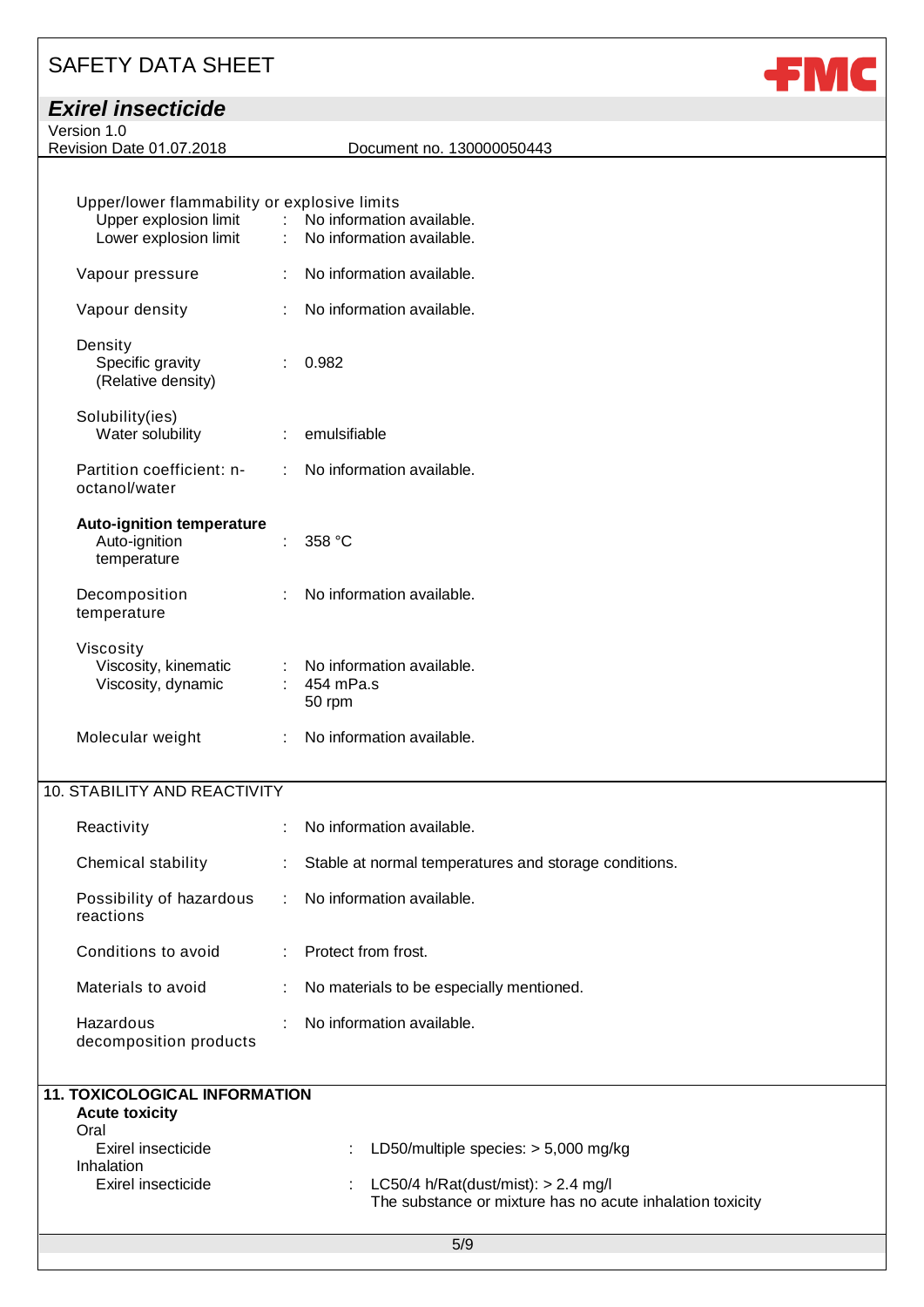| SAFETY DATA SHEET                                                                                             |                                                                                                                                                                                                                                                                                                                                                                                                                                                                                          |
|---------------------------------------------------------------------------------------------------------------|------------------------------------------------------------------------------------------------------------------------------------------------------------------------------------------------------------------------------------------------------------------------------------------------------------------------------------------------------------------------------------------------------------------------------------------------------------------------------------------|
| <b>Exirel insecticide</b>                                                                                     |                                                                                                                                                                                                                                                                                                                                                                                                                                                                                          |
| Version 1.0<br>Revision Date 01.07.2018                                                                       | Document no. 130000050443                                                                                                                                                                                                                                                                                                                                                                                                                                                                |
| Dermal<br>Exirel insecticide                                                                                  | LD50/Rat: > 5,000 mg/kg                                                                                                                                                                                                                                                                                                                                                                                                                                                                  |
| Skin corrosion/irritation<br>Exirel insecticide                                                               | Species: Rabbit<br>Result: Irritating to skin.                                                                                                                                                                                                                                                                                                                                                                                                                                           |
| Serious eye damage/eye irritation<br>Exirel insecticide                                                       | Species: Rabbit<br>Result: No eye irritation<br>Minimal effects that do not meet the threshold for classification.                                                                                                                                                                                                                                                                                                                                                                       |
| Respiratory or skin sensitisation<br>Exirel insecticide                                                       | Species: Guinea pig<br>Result: May cause sensitisation by skin contact.                                                                                                                                                                                                                                                                                                                                                                                                                  |
| Germ cell mutagenicity<br>Cyantraniliprole                                                                    | Tests on bacterial or mammalian cell cultures did not show mutagenic<br>effects. Evidence suggests this substance does not cause genetic<br>damage in animals.                                                                                                                                                                                                                                                                                                                           |
| Carcinogenicity<br>Cyantraniliprole                                                                           | Not classifiable as a human carcinogen.<br>Animal testing did not show any carcinogenic effects.                                                                                                                                                                                                                                                                                                                                                                                         |
| Reproductive toxicity<br>Cyantraniliprole                                                                     | Reproductive toxicity: No toxicity to reproduction<br>Animal testing showed no reproductive toxicity.<br>Teratogenicity: Animal testing showed effects on embryo-fetal<br>development at levels equal to or above those causing maternal toxicity.                                                                                                                                                                                                                                       |
| <b>Specific Target Organ Toxicity</b><br>Specific target organ toxicity - single exposure<br>Cyantraniliprole | ÷<br>The substance or mixture is not classified as specific target organ                                                                                                                                                                                                                                                                                                                                                                                                                 |
|                                                                                                               | toxicant, single exposure.                                                                                                                                                                                                                                                                                                                                                                                                                                                               |
| Specific target organ toxicity - repeated exposure<br>Exirel insecticide                                      | Refer to acute toxicity and/or repeated dose toxicity data for more<br>÷.<br>information on target organs if applicable.                                                                                                                                                                                                                                                                                                                                                                 |
| Aspiration hazard<br>Cyantraniliprole                                                                         | No aspiration toxicity classification                                                                                                                                                                                                                                                                                                                                                                                                                                                    |
| Other<br>Cyantraniliprole                                                                                     | Repeated dose toxicity:<br>The following effects occurred at levels of exposure that significantly<br>exceed those expected under labeled usage conditions.<br>Oral/Rat 28 - 90 d<br>Thyroid effects, Organ weight changes, No effect to neurotoxicity.<br>Dermal/Rat 28 d<br>No toxicologically significant effects were found.<br>Oral/Mouse 90 d<br>No toxicologically significant effects were found.<br>Oral/Dog 90 d<br>altered blood chemistry, Liver effects, Vascular arteritis |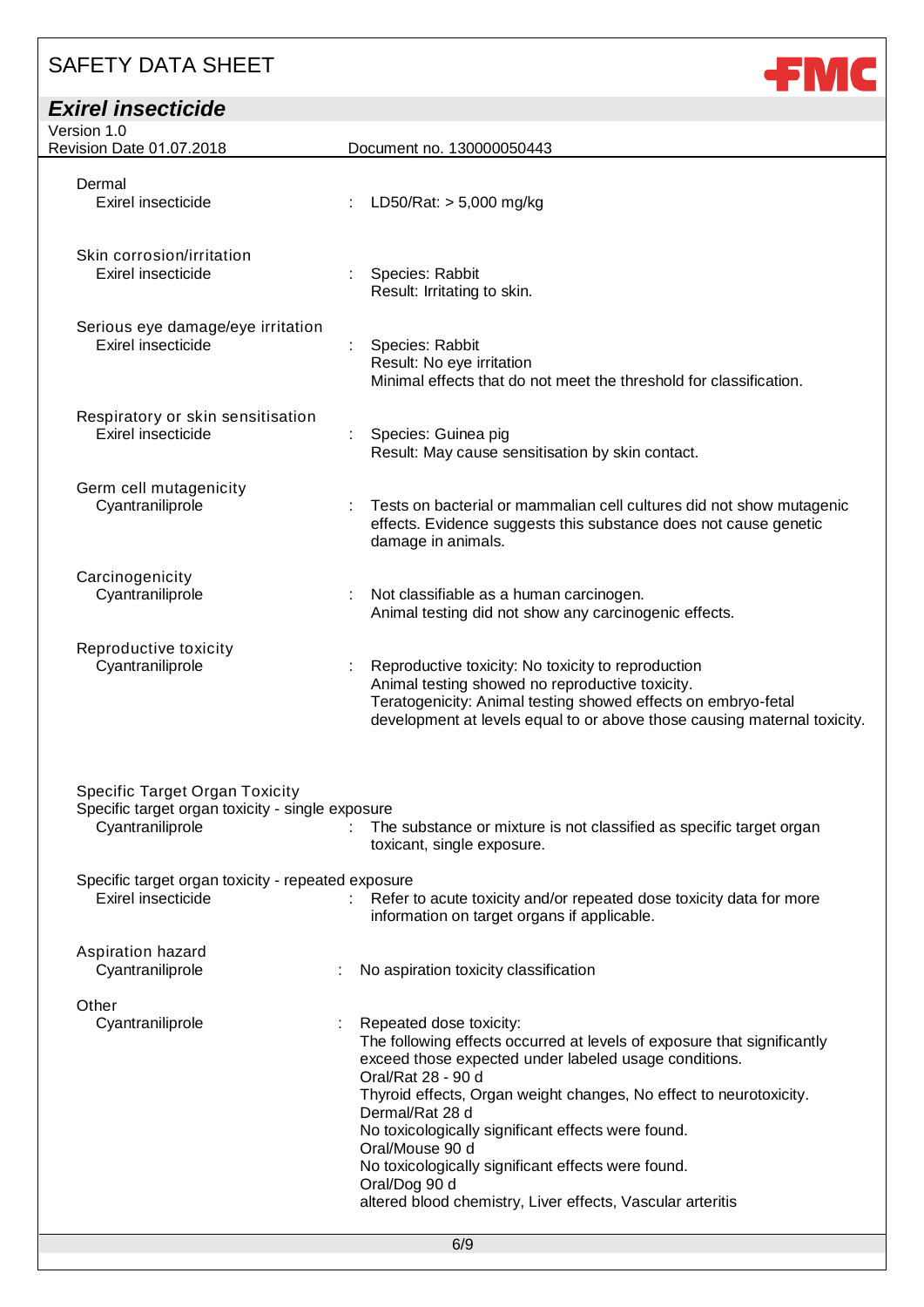| <b>SAFETY DATA SHEET</b>                                                               | <b>+МС</b>                                                                                                                                                                                                                                                                                                                                                                               |  |
|----------------------------------------------------------------------------------------|------------------------------------------------------------------------------------------------------------------------------------------------------------------------------------------------------------------------------------------------------------------------------------------------------------------------------------------------------------------------------------------|--|
| <b>Exirel insecticide</b>                                                              |                                                                                                                                                                                                                                                                                                                                                                                          |  |
| Version 1.0<br>Revision Date 01.07.2018                                                |                                                                                                                                                                                                                                                                                                                                                                                          |  |
|                                                                                        | Document no. 130000050443<br>Oral/multiple species 28 d<br>Immune System, No toxicologically significant effects were found.<br>Oral/Rat 14 d<br>No toxicologically significant effects were found.<br>Oral/Dog 365 d<br>Liver effects, Gallbladder effects, altered blood chemistry, Vascular<br>arteritis<br>Inhalation/Rat 28 d<br>No toxicologically significant effects were found. |  |
| <b>12. ECOLOGICAL INFORMATION</b>                                                      |                                                                                                                                                                                                                                                                                                                                                                                          |  |
| <b>Ecotoxicity effects</b><br>Acute and prolonged toxicity to fish<br>Cyantraniliprole | LC50/96 h/Oncorhynchus mykiss (rainbow trout): > 12.6 mg/l<br>LC50/96 h/Lepomis macrochirus (Bluegill sunfish): > 13 mg/l                                                                                                                                                                                                                                                                |  |
| Toxicity to aquatic plants<br>Cyantraniliprole                                         | ErC50/72 h/Pseudokirchneriella subcapitata (green algae): > 13 mg/l<br>÷<br>ErC50/7 d/Lemna gibba (duckweed): > 12.1 mg/l                                                                                                                                                                                                                                                                |  |
| Acute toxicity to aquatic invertebrates<br>Exirel insecticide                          | EC50/48 h/Daphnia magna (Water flea): 0.232 mg/l                                                                                                                                                                                                                                                                                                                                         |  |
| Chronic toxicity to aquatic Invertebrates<br>Exirel insecticide                        | NOEC/21 d/Daphnia magna (Water flea): 0.00969 mg/l                                                                                                                                                                                                                                                                                                                                       |  |
| <b>Persistence and degradability</b><br>Exirel insecticide                             | Not readily biodegradable. Estimation based on data obtained on active<br>ingredient.                                                                                                                                                                                                                                                                                                    |  |
| <b>Bioaccumulation</b><br>Exirel insecticide                                           | Does not bioaccumulate. Estimation based on data obtained on active<br>ingredient.                                                                                                                                                                                                                                                                                                       |  |
| <b>Mobility in soil</b><br>No information available.                                   |                                                                                                                                                                                                                                                                                                                                                                                          |  |
| Other adverse effects<br>Exirel insecticide                                            | Environmental Hazards: Do not apply directly to water. Drift and runoff<br>may be hazardous to aquatic organisms in water adjacent to treated<br>areas. Toxic to bees. Do not apply this product if bees are visiting the<br>treatment area. See product label for additional application instructions<br>relating to environmental precautions.                                         |  |
| 13. DISPOSAL CONSIDERATIONS                                                            |                                                                                                                                                                                                                                                                                                                                                                                          |  |
| Waste disposal methods                                                                 | In accordance with local and national regulations. The product should not be<br>allowed to enter drains, water courses or the soil.<br>Dispose of in accordance with local regulations.<br>Dispose of the product in accordance with label directions.                                                                                                                                   |  |
|                                                                                        | 7/9                                                                                                                                                                                                                                                                                                                                                                                      |  |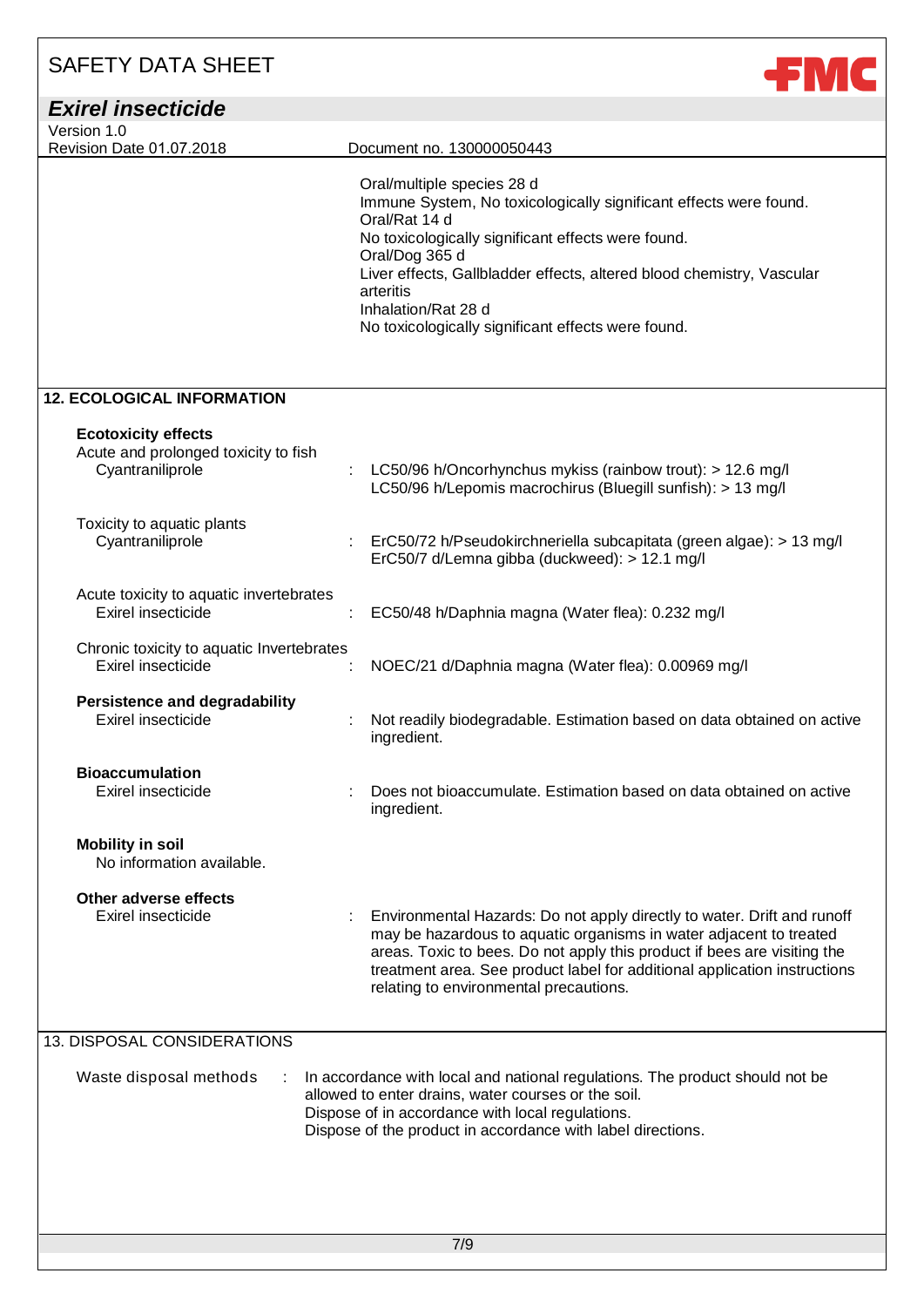| <b>SAFETY DATA SHEET</b>                                                                       |                                                                                                                                                                                                                                                                                                                                                                                                                                                                                                                                                         |  |  |
|------------------------------------------------------------------------------------------------|---------------------------------------------------------------------------------------------------------------------------------------------------------------------------------------------------------------------------------------------------------------------------------------------------------------------------------------------------------------------------------------------------------------------------------------------------------------------------------------------------------------------------------------------------------|--|--|
| <b>Exirel insecticide</b>                                                                      |                                                                                                                                                                                                                                                                                                                                                                                                                                                                                                                                                         |  |  |
| Version 1.0<br>Revision Date 01.07.2018                                                        | Document no. 130000050443                                                                                                                                                                                                                                                                                                                                                                                                                                                                                                                               |  |  |
| Contaminated packaging                                                                         | Do not re-use empty containers.<br>Do not apply directly to water.<br>Triple rinse containers. Add rinsings to spray tank. If recycling, replace cap and<br>return clean containers to recycler or designated collection point.<br>If not recycling, burn if circumstances permit otherwise bury in an approved<br>landfill.                                                                                                                                                                                                                            |  |  |
| 14. TRANSPORT INFORMATION                                                                      |                                                                                                                                                                                                                                                                                                                                                                                                                                                                                                                                                         |  |  |
| <b>NZS 5433</b><br>UN number<br>Proper shipping name<br>Class<br>Packing group                 | 3082<br>ENVIRONMENTALLY HAZARDOUS SUBSTANCE, LIQUID, N.O.S.<br>(Cyantraniliprole)<br>9<br>$\mathbf{III}$                                                                                                                                                                                                                                                                                                                                                                                                                                                |  |  |
| <b>IMDG</b><br>UN number<br>Proper shipping name<br>Class<br>Packing group<br>Marine pollutant | 3082<br>ENVIRONMENTALLY HAZARDOUS SUBSTANCE, LIQUID, N.O.S.<br>(Cyantraniliprole)<br>9<br>$\mathbf{III}$<br>yes (Cyantraniliprole)                                                                                                                                                                                                                                                                                                                                                                                                                      |  |  |
| <b>IATA</b><br>UN number<br>Proper shipping name<br>Class<br>Packing group                     | 3082<br>ENVIRONMENTALLY HAZARDOUS SUBSTANCE, LIQUID, N.O.S.<br>(Cyantraniliprole)<br>9<br>Ш                                                                                                                                                                                                                                                                                                                                                                                                                                                             |  |  |
| Matters needing attention<br>for transportation                                                | Marine Pollutants in single or combination packaging containing a net quantity per<br>single or inner packaging of 5 L or less for liquids or having a net mass per single<br>or inner packaging of 5 KG or less for solids may be transported as non-<br>dangerous goods as provided in section 2.10.2.7 of IMDG code and IATA special<br>provision A197. If the product meets these special provisions, it may be shipped in<br>New Zealand as a non-dangerous goods under provisions in NZS 5433 code<br>which accepts IMDG and IATA classification. |  |  |
| <b>15. REGULATORY INFORMATION</b>                                                              |                                                                                                                                                                                                                                                                                                                                                                                                                                                                                                                                                         |  |  |
| <b>HSNO Number</b>                                                                             | HSR100857                                                                                                                                                                                                                                                                                                                                                                                                                                                                                                                                               |  |  |
| <b>HSNO Controls</b>                                                                           | T1, T2, T4, T5, T7<br>E1, E2, E3, E5, E6, E7<br>11, 13, 19, 111, 116, 117, 118, 119, 121, 123, 128, 129<br>P1, P3, P13, P15, PG3, PS4<br>D4, D5, D6, D7, D8<br>EM1, EM6, EM7, EM8, EM11, EM12, EM13                                                                                                                                                                                                                                                                                                                                                     |  |  |
| <b>16. OTHER INFORMATION</b><br>References<br>SDS Number: 130000050443                         |                                                                                                                                                                                                                                                                                                                                                                                                                                                                                                                                                         |  |  |
|                                                                                                |                                                                                                                                                                                                                                                                                                                                                                                                                                                                                                                                                         |  |  |